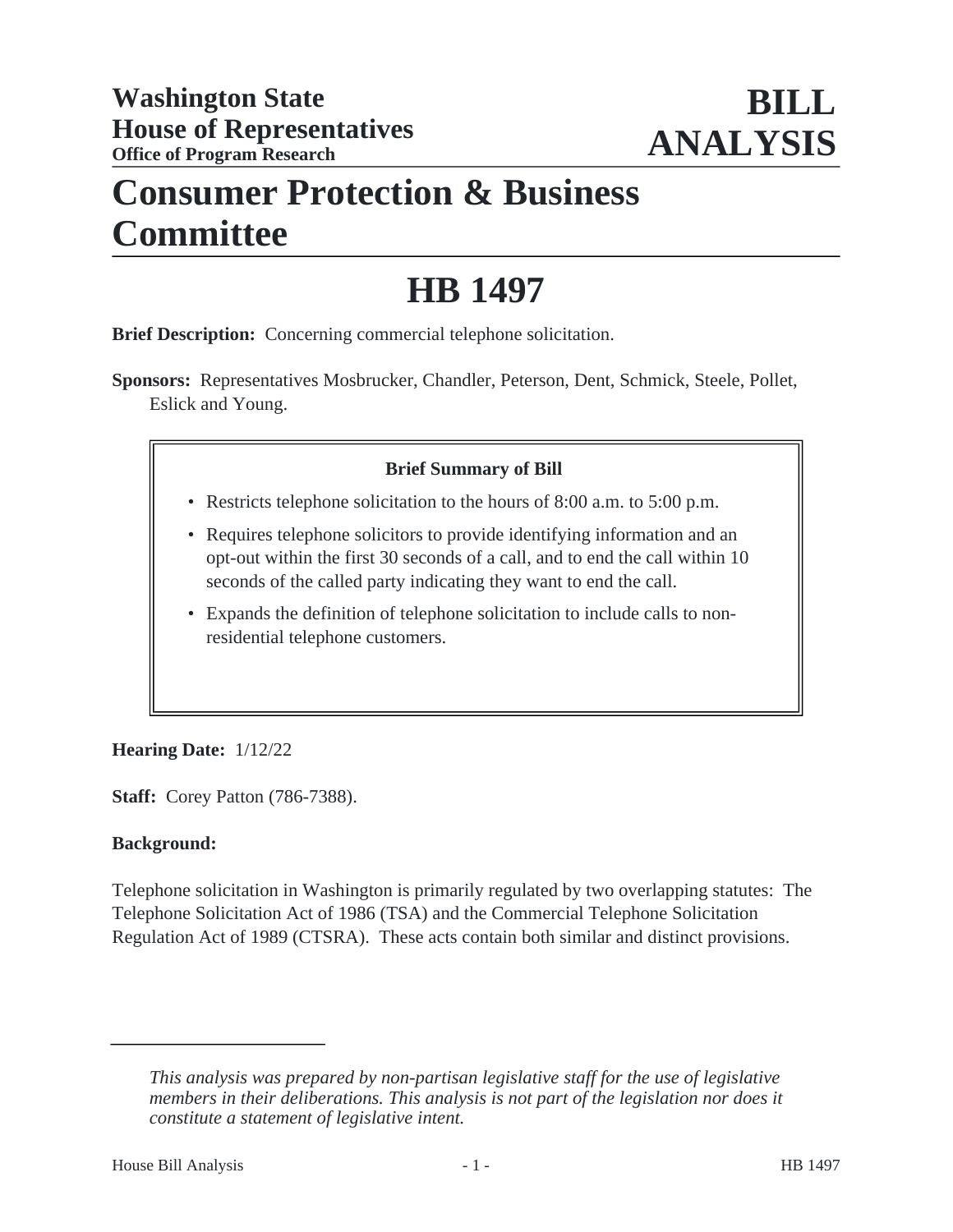|                       | <b>Telephone Solicitation Act</b>            | <b>Commercial Telephone Solicitation</b>                                              |
|-----------------------|----------------------------------------------|---------------------------------------------------------------------------------------|
|                       |                                              | <b>Regulation Act</b>                                                                 |
| <b>Scope and</b>      | The TSA defines "telephone                   | The CTSRA defines "commercial                                                         |
| <b>Exceptions</b>     | solicitation" as the unsolicited             | telephone solicitation" as:                                                           |
|                       | initiation of a telephone call by a          |                                                                                       |
|                       | commercial or nonprofit company or           | $(a)$ an unsolicited telephone call to a                                              |
|                       | organization to a residential telephone      | person initiated by a salesperson and                                                 |
|                       | customer and conversation for the            | conversation for the purpose of inducing                                              |
|                       | purpose of encouraging a person to           | the person to purchase or invest in                                                   |
|                       | purchase property, goods, or services        | property, goods, or services;                                                         |
|                       | or soliciting donations of money,            |                                                                                       |
|                       | property, goods, or services.                | $(b)$ other communication with a person<br>where: (i) a free gift, award, or prize is |
|                       | "Telephone solicitation" does not            | offered to a purchaser who has not                                                    |
|                       | include:                                     | previously purchased from the person                                                  |
|                       |                                              | (a) calls made in response to a request initiating the communication; and (ii) a      |
|                       | or inquiry by the called party;              | telephone call response is invited; and                                               |
|                       | (b) calls made by a not-for-profit           | (iii) the salesperson intends to complete                                             |
|                       | organization to its own list of bona         | a sale or enter into an agreement to                                                  |
|                       | fide or active members of the                | purchase during the course of the                                                     |
|                       | organization;                                | telephone call; or                                                                    |
|                       | $(c)$ calls limited to polling or soliciting |                                                                                       |
|                       | the expression of ideas, opinions, or        | $(c)$ other communication with a person                                               |
|                       | votes; or                                    | which misrepresents the price, quality,                                               |
|                       | (d) business-to-business contacts.           | or availability of property, goods, or                                                |
|                       |                                              | services and which invites a response by                                              |
|                       | The TSA does not cover calls from            | telephone or which is followed by a call                                              |
|                       | political parties.                           | to the person by a salesperson.                                                       |
|                       |                                              | "Commercial telephone solicitor" means                                                |
|                       |                                              | any person who engages in commercial                                                  |
|                       |                                              | telephone solicitation, including service                                             |
|                       |                                              | bureaus.                                                                              |
|                       |                                              | However, the CTSRA exempts a                                                          |
|                       |                                              | number of specific industries and                                                     |
|                       |                                              | activities (e.g., isolated solicitations;                                             |
|                       |                                              | calls by charities and collection                                                     |
|                       |                                              | agencies; the sale of certain securities,                                             |
|                       |                                              | cable television, fish, etc.)                                                         |
| <b>Identification</b> | Within the first 30 seconds of the call,     | Within the first minute of the call, a                                                |
| <b>Requirements</b>   | a person making a telephone                  | commercial telephone solicitor or                                                     |
|                       | solicitation must identify himself or        | salesperson must identify himself or                                                  |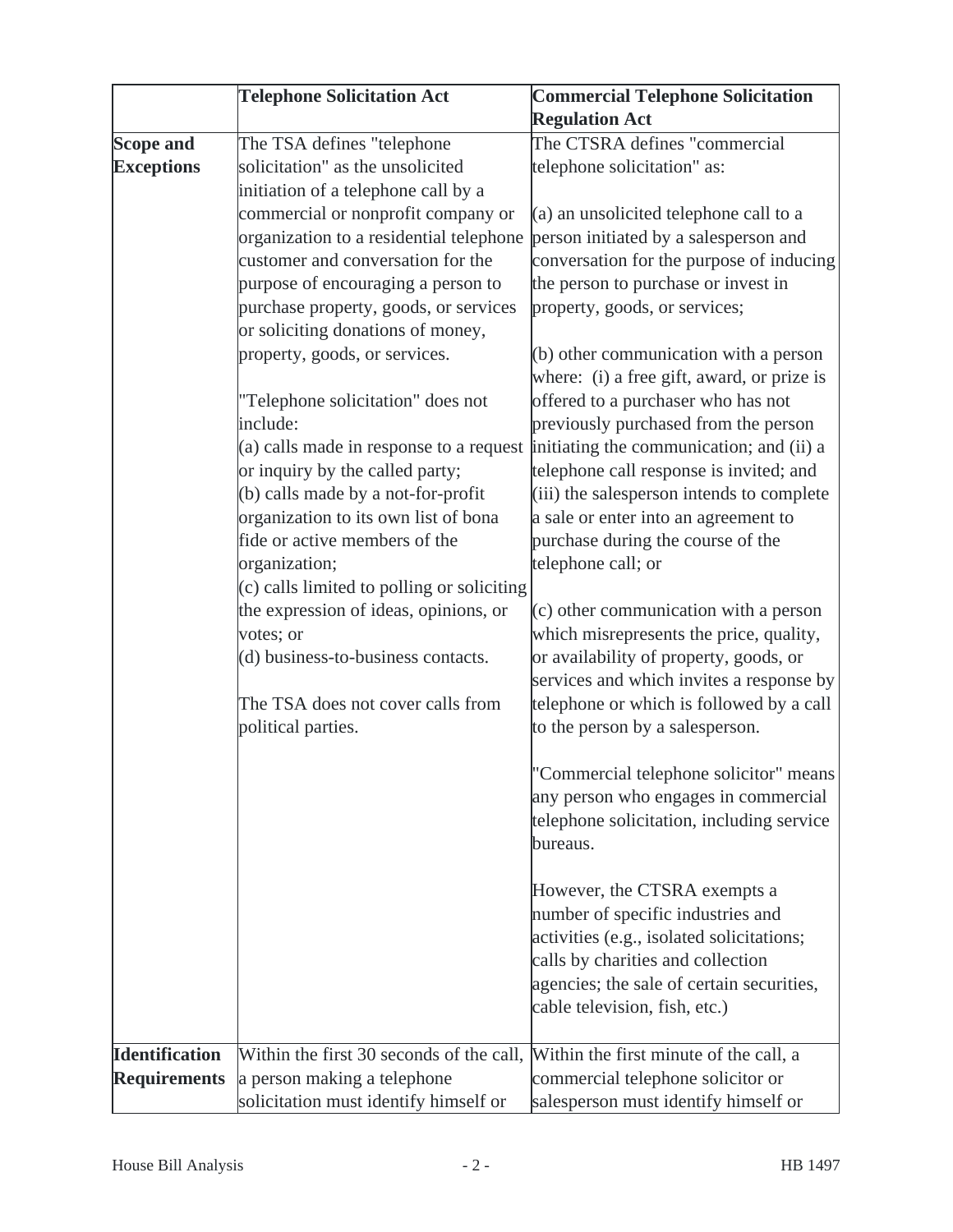|                     | herself; the company or organization                                        | herself; the company on whose behalf                                      |
|---------------------|-----------------------------------------------------------------------------|---------------------------------------------------------------------------|
|                     | on whose behalf the solicitation is                                         | the solicitation is being made; and the                                   |
|                     | being made; and the purpose of the                                          | property, goods, or services being sold.                                  |
|                     | call.                                                                       |                                                                           |
|                     |                                                                             |                                                                           |
| <b>Call</b>         | N/A                                                                         | Within the first minute of the call, a                                    |
| <b>Termination</b>  |                                                                             | commercial telephone solicitor or                                         |
|                     |                                                                             | salesperson must terminate the call                                       |
|                     |                                                                             | within 10 seconds if the purchaser                                        |
|                     |                                                                             | indicates they do not wish to continue                                    |
|                     |                                                                             | the conversation.                                                         |
| <b>List Removal</b> | At any point during the call, if the                                        | At any point during the call, if the                                      |
|                     | called party states or indicates they do                                    | purchaser states or indicates they do not                                 |
|                     | not want to be called again or want to                                      | want to be called again or want to have                                   |
|                     | have their contact information                                              | their contact information removed from                                    |
|                     | removed from the solicitor's telephone the solicitor's telephone lists, the |                                                                           |
|                     | lists, the solicitor: (1) must not make                                     | solicitor: (1) must not make any                                          |
|                     | any additional telephone solicitation                                       | additional commercial telephone                                           |
|                     | of the called party at that telephone                                       | solicitation of the called party at that                                  |
|                     | number for at least one year; and (2)                                       | telephone number for at least one year;                                   |
|                     | must not sell or give the called party's                                    | and (2) must not sell or give the called                                  |
|                     |                                                                             | name and telephone number to another party's name and telephone number to |
|                     | company or organization.                                                    | another commercial telephone solicitor.                                   |
| <b>Registration</b> | N/A                                                                         | Commercial telephone solicitors must                                      |
|                     |                                                                             | register with the Department of                                           |
|                     |                                                                             | Licensing to do business in                                               |
|                     |                                                                             | Washington. Doing business includes                                       |
|                     |                                                                             | both commercial telephone solicitation                                    |
|                     |                                                                             | from a location in Washington and                                         |
|                     |                                                                             | solicitation of purchasers located in                                     |
|                     |                                                                             | Washington.                                                               |
|                     |                                                                             |                                                                           |
| <b>Disciplinary</b> | N/A                                                                         | The Department of Licensing may take                                      |
| <b>Action</b>       |                                                                             | disciplinary action when a commercial                                     |
|                     |                                                                             | telephone solicitor engages in                                            |
|                     |                                                                             | unprofessional conduct under the                                          |
|                     |                                                                             | Uniform Regulation of Business and                                        |
|                     |                                                                             | Professions Act, or (1) engages in any                                    |
|                     |                                                                             | unfair or deceptive commercial                                            |
|                     |                                                                             | telephone solicitation; $(2)$ places calls to                             |
|                     |                                                                             | a residence that will be received before                                  |
|                     |                                                                             | 8:00 a.m. or after 9:00 p.m.; or (3)                                      |
|                     |                                                                             | engages in conduct to harass, intimidate,                                 |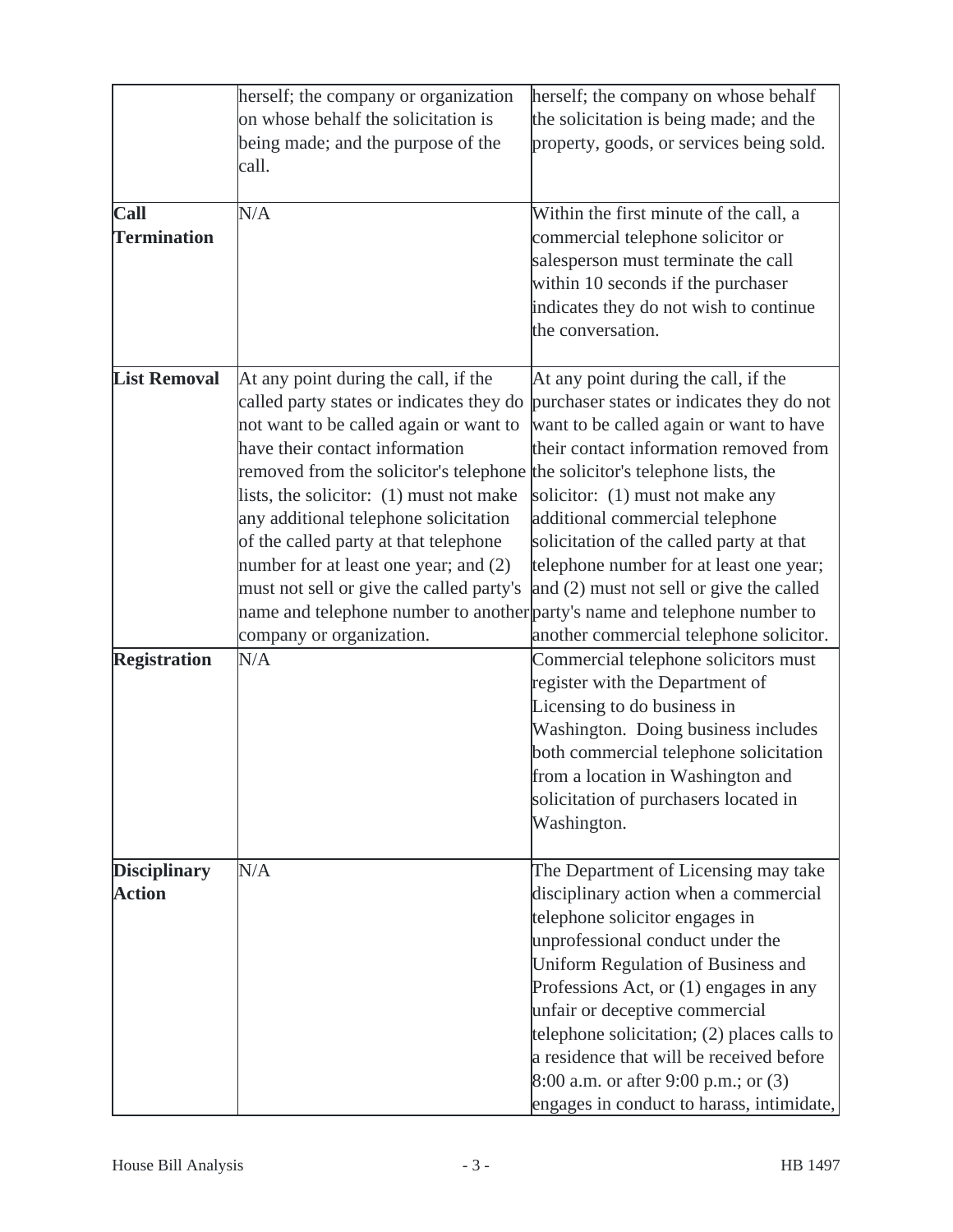|                      |                                                                                                                   | or torment any person.                    |
|----------------------|-------------------------------------------------------------------------------------------------------------------|-------------------------------------------|
| <b>Enforcement</b>   | The Attorney General may bring an                                                                                 | The Attorney General may bring an         |
| by the               | action to enforce compliance.                                                                                     | action to enforce compliance.             |
| <b>Attorney</b>      |                                                                                                                   |                                           |
| <b>General</b>       |                                                                                                                   |                                           |
|                      | <b>Fines and Civil</b> Violation of the identification and list $\vert$ A civil penalty of \$500 to \$2,000 shall |                                           |
| <b>Penalties</b>     | removal requirements is punishable by be imposed by the court for each                                            |                                           |
|                      | a fine of up to $$1,000$ per violation.                                                                           | violation.                                |
| <b>Private Civil</b> | Individuals subject to repeated                                                                                   | A person who is injured by a violation    |
| <b>Actions</b>       | violations may bring a civil action to                                                                            | may bring an action for recovery of       |
|                      | enjoin violations and recover damages, actual damages, attorney's fees, and                                       |                                           |
|                      | including at least \$100 per violation.                                                                           | costs.                                    |
|                      | A prevailing plaintiff is entitled to                                                                             |                                           |
|                      | attorney's fees and costs.                                                                                        | A violation is an unfair or deceptive act |
|                      |                                                                                                                   | in trade or commerce for the purposes of  |
|                      |                                                                                                                   | the Consumer Protection Act.              |
| <b>Criminal</b>      | N/A                                                                                                               | A knowing violation or the knowing        |
| <b>Prosecution</b>   |                                                                                                                   | employment of any device, scheme, or      |
|                      |                                                                                                                   | artifice to deceive in connection with an |
|                      |                                                                                                                   | offer or sale by a commercial telephone   |
|                      |                                                                                                                   | solicitor is punishable as a              |
|                      |                                                                                                                   | misdemeanor, gross misdemeanor, or        |
|                      |                                                                                                                   | class C felony depending on the value of  |
|                      |                                                                                                                   | the transaction.                          |
|                      |                                                                                                                   | Solicitation without registration is a    |
|                      |                                                                                                                   | misdemeanor.                              |

#### **Summary of Bill:**

Telephone Solicitation Defined.

The definition of "telephone solicitation" for purposes of the Telephone Solicitation Act (TSA) is expanded to include qualifying calls to any person, regardless of whether they are residential telephone customers (e.g., cell phone users).

#### Call Time Restrictions.

Solicitors may not call individuals before 8:00 a.m. or after 5:00 p.m. at the call recipient's local time. This modified time restriction is made consistent between the TSA and the Commercial Telephone Solicitation Regulation Act (CTSRA).

#### Identification and Opt-Out.

Within the first 30 seconds of each call, solicitors must identify the caller; identify the company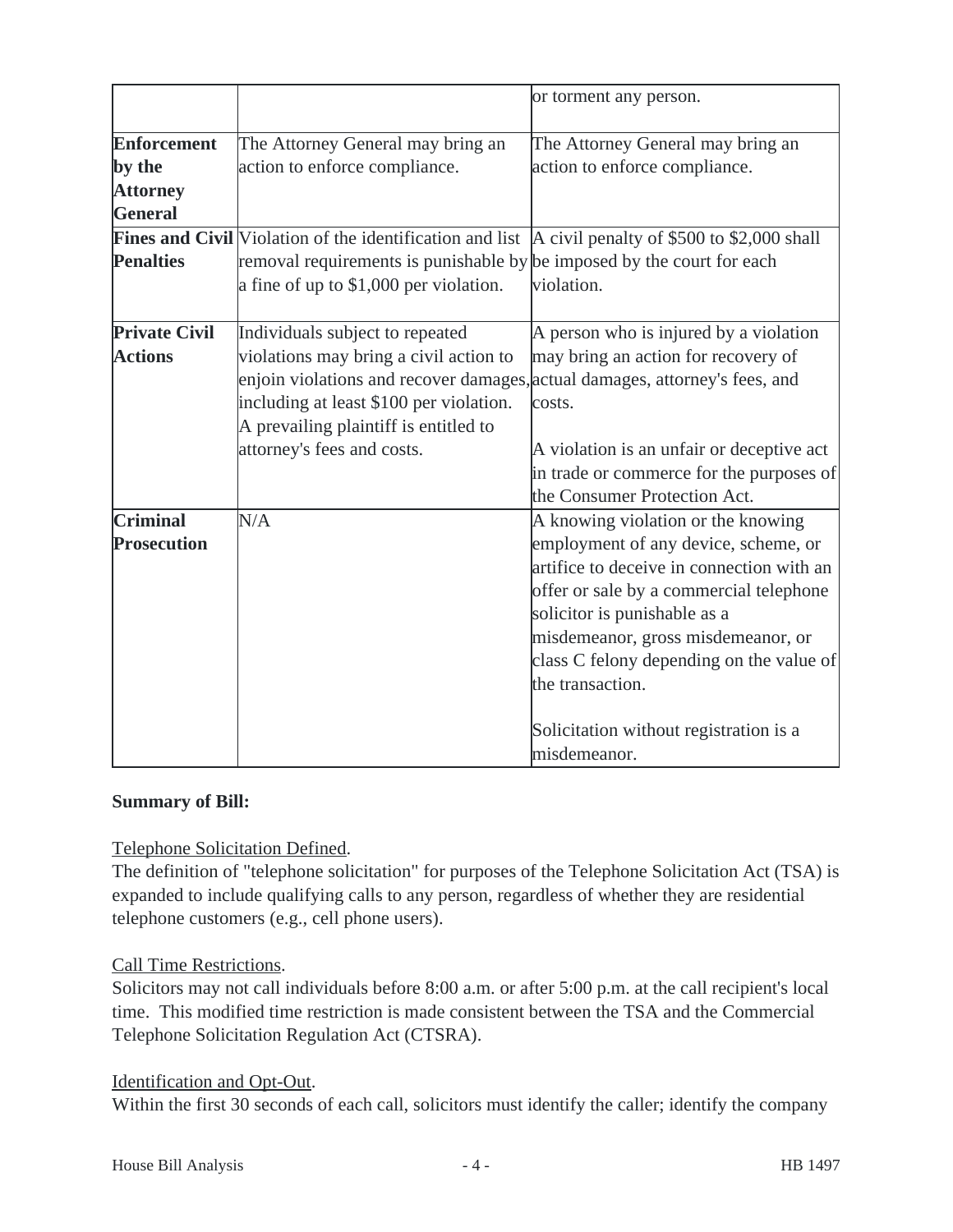or organization on whose behalf the solicitation is being made; state the purpose of the call; and ask the called party whether they want to continue the call, end the call, or be removed from the solicitor's telephone lists. The identification requirement and 30 seconds in which it must be completed are made consistent under the TSA and the CTSRA.

#### Call Termination.

At any point during the call, if the called party states or indicates they want to end the call, the solicitor must end the call within 10 seconds. This requirement is made consistent between the TSA and the CTSRA.

#### List Removal.

At any point during the call, if the called party states or indicates they do not want to be called again or want to have their contact information removed from the solicitor's telephone lists, the solicitor: (1) must inform the called party their contact information will be removed for at least one year; (2) must end the call within 10 seconds; (3) must not contact the called party again at any number associated with that party for at least one year; and (4) must not sell or give away the called party's contact information. The list removal provision is made consistent between the TSA and the CTSRA.

#### Fines.

Violations of the call time restrictions or identification and opt-out, call termination, or list removal requirements are subject to a \$1,000 fine for each violation under the TSA.

#### Disciplinary Actions.

Under the CTSRA, the Department of Licensing may take disciplinary action when a commercial telephone solicitor engages in unprofessional conduct under the Uniform Regulation of Business and Professions Act, or (1) engages in any unfair or deceptive commercial telephone solicitation; (2) places calls to a person that will be received before 8:00 a.m. or after 5:00 p.m.; (3) engages in conduct to harass, intimidate, or torment any person in connection with the call; (4) fails to provide the required identification and opt-out at the beginning of each answered call; (5) fails to end a call within 10 seconds of the called party stating or indicating they want to end the call; or (6) fails to promptly implement a called party's statement or indication they do not want to receive further calls.

#### Public Awareness.

The Office of the Attorney General is required to develop and maintain a web page informing the public of the laws and regulations governing telephone solicitation and provide information on how to file a complaint for violations.

#### **Appropriation:** None.

**Fiscal Note:** Not requested.